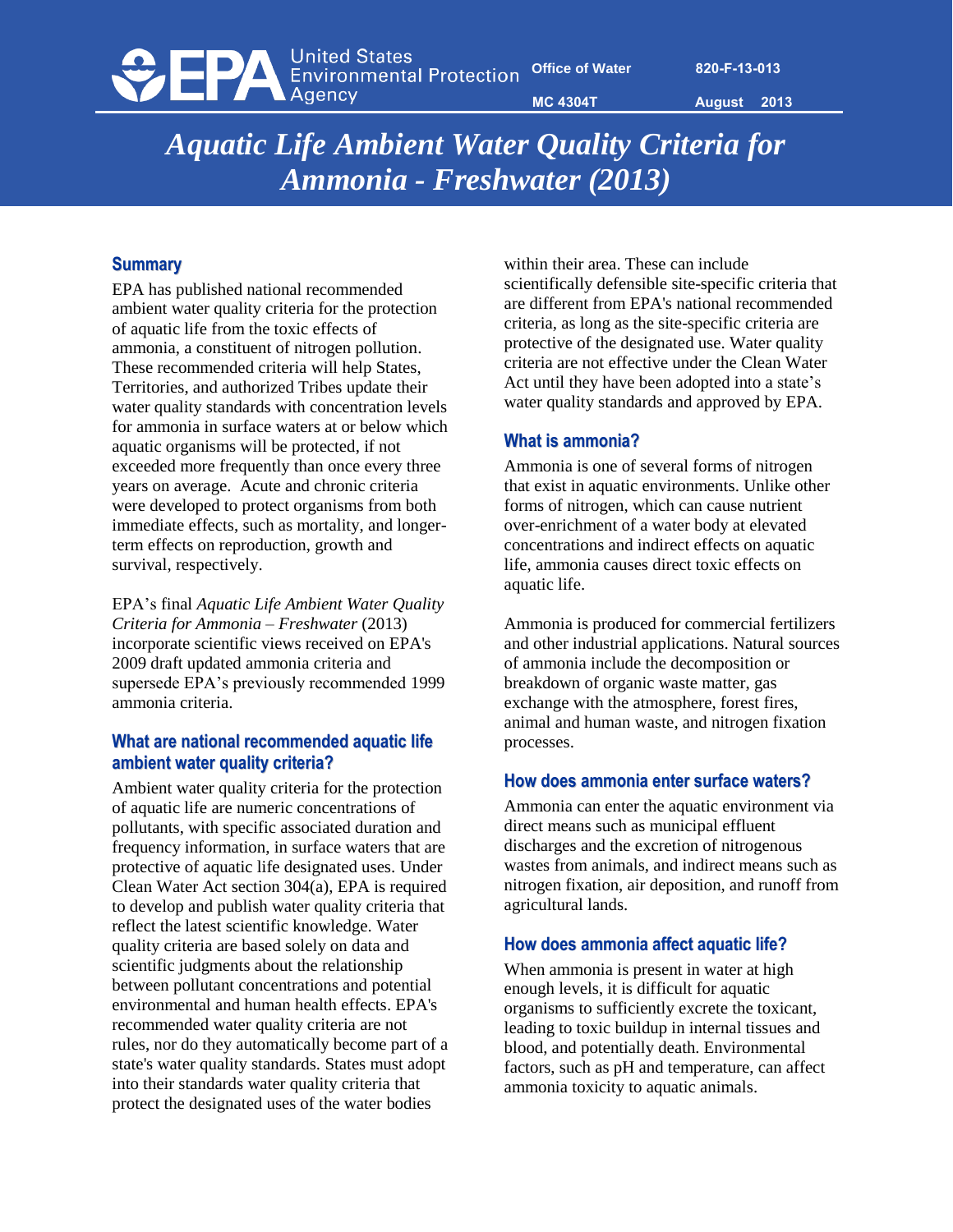## **What is the history of EPA's development of ammonia criteria?**

EPA first published ammonia criteria for the protection of aquatic life in 1976. The criteria were then updated in 1985 and 1999 to reflect scientific information available at that time. The 1999 recommended aquatic life criteria for ammonia were based on the most sensitive endpoints known at the time: the acute criterion was based on salmonid fish toxicity information, and the chronic criterion was based on bluegill sunfish early life stage toxicity.

In 2003, EPA became aware of new toxicity studies indicating the relative sensitivity of freshwater mussels to ammonia and began to update the 1999 criteria to reflect this new information. In 2009, following external peer review, EPA published draft recommended ammonia criteria, for waters with and without mussels. Since the publication of the draft 2009 ammonia criteria, additional toxicity testing has validated information on the effects of ammonia on sensitive freshwater gill-breathing snail species. In April 2013, EPA finalized the updated ammonia criteria that are applicable nationally, taking into account the latest toxicity information for freshwater species, including unionid mussels and gill-breathing snails. The 2013 criteria incorporate scientific views received on the draft (2009) ammonia criteria and supersede EPA's previously recommended 1999 criteria.

# **What are the 2013 recommended water quality criteria for ammonia?**

EPA recommends an acute criterion magnitude of 17 mg Total Ammonia Nitrogen (TAN) per liter at pH 7 and 20°C for a one-hour average duration, not to be exceeded more than once every three years on average. EPA recommends a chronic criterion magnitude of 1.9 mg TAN/L at pH 7 and 20°C for a 30-day average duration, not to be exceeded more than once every three years on average. In addition, the highest fourday average within a 30-day period should not exceed 2.5 times the chronic criterion magnitude (e.g. 1.9 mg TAN/L x  $2.5 = 4.8$  mg TAN/L at pH 7 and 20°C) more than once in three years on average.

# **How do the 2013 criteria compare to the previously recommended 1999 criteria and the draft 2009 criteria?**

The 2013 ammonia criteria recommendations take into account the latest freshwater toxicity information for ammonia, including toxicity studies for sensitive unionid mussels and gillbreathing snails. These new criteria are based on robust toxicity data available for 69 genera (acute) and 16 genera (chronic). The updated criteria magnitudes are more stringent than the previously recommended 1999 criteria magnitudes (see *Table 1*). The duration components of the 1999, 2009 and 2013 criteria remain the same - a one-hour average duration for the acute criterion and 30-day average duration for the chronic criterion. The frequency component for the acute and chronic criteria remains once in three years on average.

*Table 1*. Comparison of past and current EPArecommended aquatic life water quality criteria magnitudes for ammonia. Criteria magnitudes are expressed as total ammonia nitrogen (mg TAN/L) at  $pH$  7 and  $20^{\circ}$ C.

| Criterion<br>Duration                        | 1999<br>Criteria | 2009<br>Draft<br>Updated<br>Criteria | 2013<br>Final<br>Updated<br>Criteria |
|----------------------------------------------|------------------|--------------------------------------|--------------------------------------|
| Acute<br>$(1$ -hour<br>average)              | 24               | 19                                   | 17                                   |
| Chronic<br>$(30-day)$<br>rolling<br>average) | $4.5*$           | $0.91*$                              | $1.9*$                               |
| *Not to exceed 2.5 times the criterion       |                  |                                      |                                      |

continuous concentration as a 4-day average within a 30-day period.

Criteria frequency: Not to be exceeded more than once in three years on average.